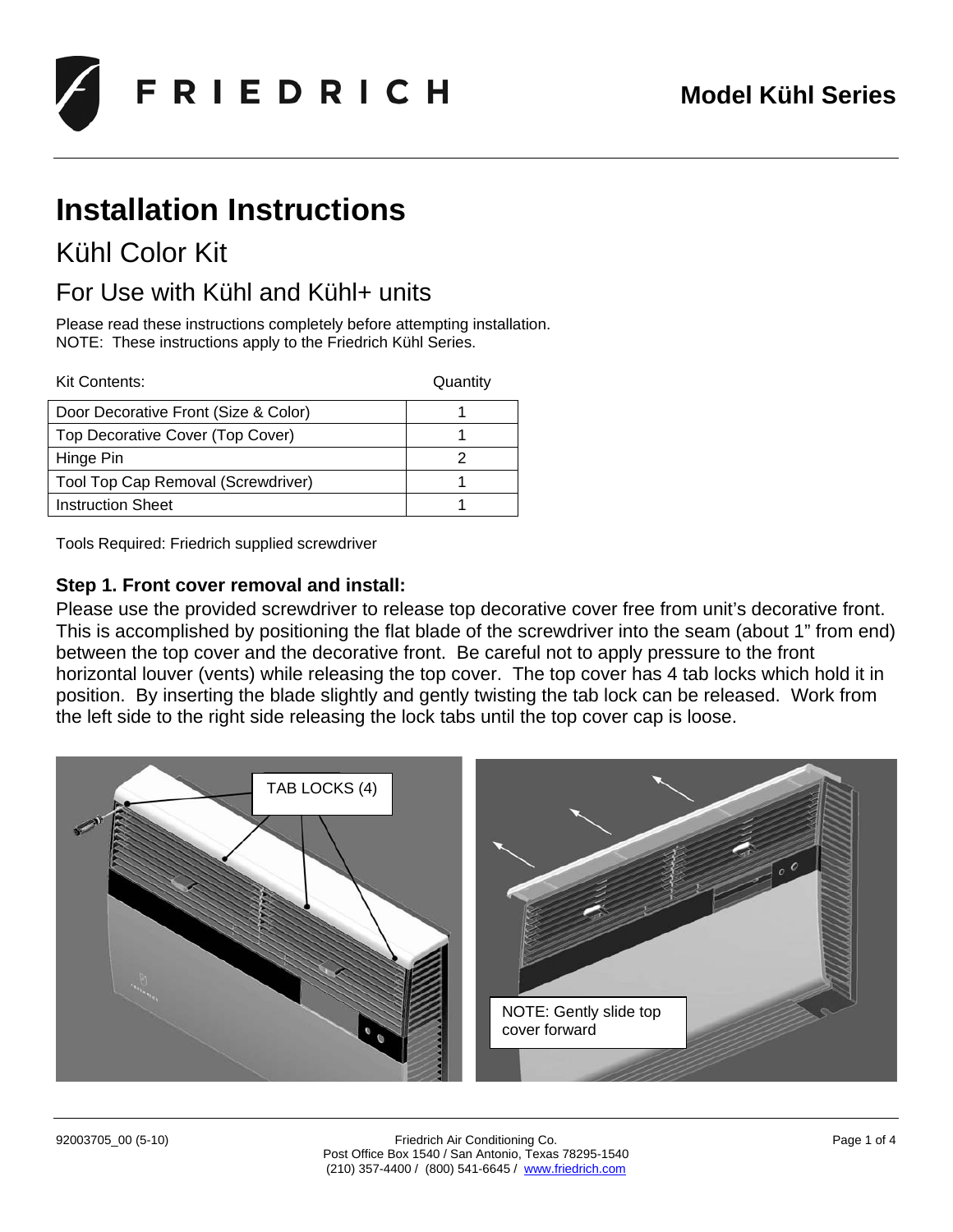

Next, with the top cover cap still in place, slide it toward you until it is free from the unit decorative front.

Unpack the new top cover. Note that it has interlock ribs on its bottom side which will slide in to the channels located on the top of the decorative front top surface.

Carefully align the new top cover cap interlocking rib to enter the decorative front receiving channel and push the top cap cover to fully engage the interlock rib to the channel. Continue to push the top cap until the locking tabs become engaged with the decorative front. The new top cover cap should now be installed.

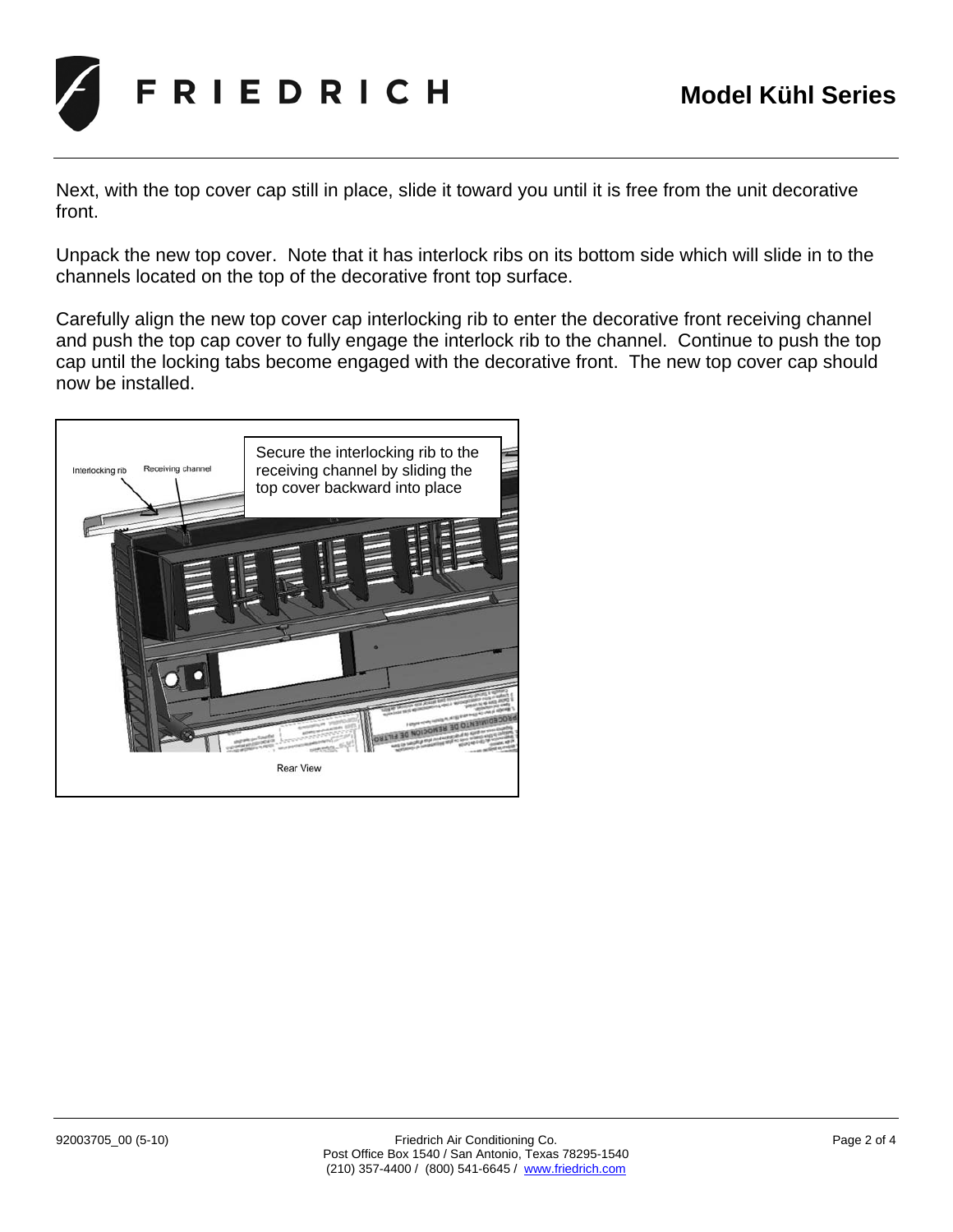

#### **Step 2. Decorative front door removal and installation**

The decorative front filter access door can be easily removed by utilizing the small screwdriver again. Open the door completely and observe the hinge pins near the inside bottom left and right corners of the door. Gently pry the hinge pin to cause it to rotate upward. Once the hinge pin is rotated clear of the doors' locking rib it can be removed. Gently pull the hinge pin to the side to remove it from the door and the decorative front. With the hinges removed the door will be free to be removed from the unit's decorative front.



Unpack the new decorative door. New hinge pins are included with the kit and can be used if needed.